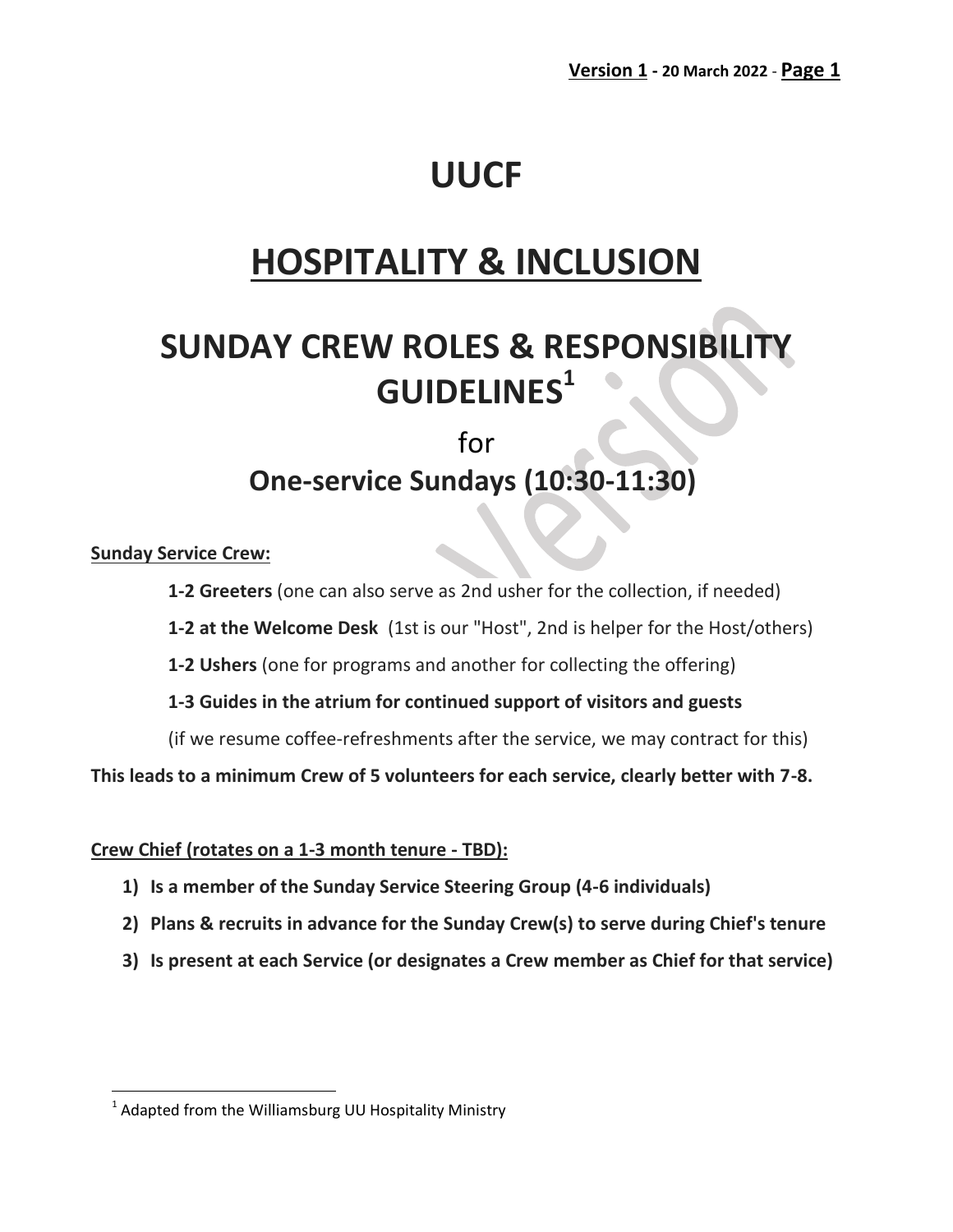#### **Greeter -** *first to encounter a visitor or guest to UUCF on Sunday*

- 1. Arrive at 9:45 for Meeting with Crew Chief and to assist other crew members with their set up tasks.
- 2. Deploy the front and side entrance signs regarding location of lanyards in the atrium. This routes some UUCF members past the lobby to reduce lobby traffic for guests and regular visitors.
- 3. Help ushers with atrium & sanctuary set up (chairs, hymnals, signs, etc.)
- 4. Station yourself at either the main or side entrance, coordinating with the other greeter.
- 5. As appropriate, point out the location of the welcome desk (for temporary name tag etc.), give directions to the Religious Education wing and art gallery, Wiggle Room etc. for guests.
- 6. Be sure to smile and indicate we are glad that they are here, thank them for coming, or something similar.
- 7. One greeter remain until 10 minutes after the start of the service.
- 8. Ensure doors at both entrances are closed when moving away from the door or leaving to attend the service.
- **9.** After the service, restore any items moved by the Greeters or other Welcome Crew members in the entrance area and then assist Ushers in collecting the hymnals after the last service.

## **Usher - connect members, friends,** *visitors and guests to our worship service*

- 1. Arrive at 9:45 am for meeting with Crew Chief and to assist other crew members with their set up tasks.
- 2. Retrieve the basket from the office with the folded Orders of Service (OOS) and anything else that is to be handed out. Place the basket on the table outside the sanctuary doors.
- 3. Retrieve the listening devices from the AV closet off the sanctuary and place on the same table as the OOS.
- 4. Check the OOS to see which hymnals will be used during the service. (Note: You can determine which hymnals will be used by the number of the hymn in the OOS. If the number is between 1 and 500, you will distribute the gray hard-back hymnals, Singing the Living Tradition (SLT). If the numbers are 1000 or above, you will distribute the teal paperback hymnals, Singing the Journey (STJ). The cart is in the closet to the right of the ramp in the front of the sanctuary.
- 5. Place the appropriate hymnals on every other seat in the sanctuary with additional hymnal(s) on the end-of-row seats.
- 6. About  $\frac{1}{2}$  hour before the service begins, open the center sanctuary doors and give each person entering a copy of the OOS, along with insert(s) as necessary. Keep the doors closed if groups are rehearsing.
- 7. As the sanctuary fills with people, check for empty seats and lead new arrivals to them.
- 8. Close the sanctuary doors when the service begins (optional). Remain near the door as late-comers arrive, usually about 10 minutes. Indicate where seats are available if not easily identifiable.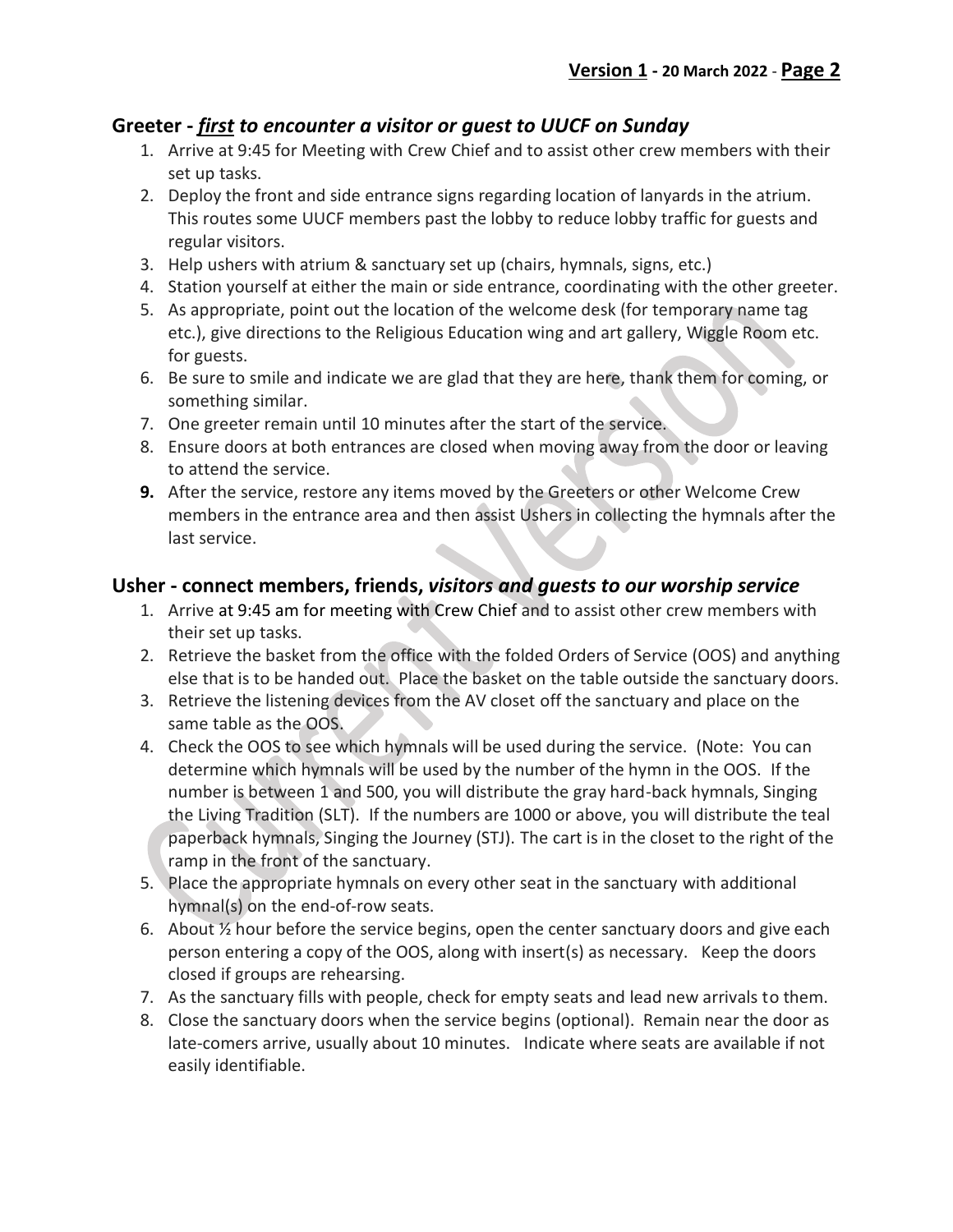- 9. After the children and teachers leave for their activities (they will be counted by the RE Director), count the attendance of all present (include choir, exclude paid staff) and inform the Welcome Desk Host. Include everyone watching the service in the atrium or volunteering in the lobby and the offices during the count.
- 10. When the collection time is announced by the minister or worship associate, both ushers proceed to the lectern to receive 2 baskets each. Each usher then takes an aisle. One basket is handed to the people in the largest middle seating section and the other to the people on the window (outer) sections. Baskets in the middle section may well pass each other. Follow the baskets' progress down the aisle, assisting with them as needed. Do not collect from the choir.
- 11. When all rows of the sanctuary are finished, each usher waits at the back of their aisle until the music stops and then proceeds down the aisle to the front when gratitude for the offering is expressed. Then both Ushers exit the sanctuary and take the offering to the office and hand the 4 baskets to the financial person there.
- 12. If necessary, open the four sanctuary doors as the service comes to an end.
- 13. Check the sanctuary, making sure the hymnals are collected (if it is the last Service), the seats rows are straightened, and any papers (eg OOS) left behind are collected for recycling.
- 14. If groups (such as the choir) are practicing in the sanctuary, keep all sanctuary doors closed until they have finished.

## **Welcome Desk Host/Helper -** *information source for visitors, guests & members*

Note: A Helper assists the Host to handle surges and can be a Host trainee or possibly the Crew Chief for that Service.

#### Setup

- 1. Arrive by 9:45 for meeting with Crew Chief and to assist other crew members with their tasks.
- 2. The Welcome Desk rolls out, seems to work best at an angle to the wall.
- 3. Welcome Desk supplies are located in a box beneath the Desk or in the drawers and the cabinets of the Desk. Materials for display on the desktop are in the box. More supplies and replacement papers can be found in the Desk.
- 4. Take the needed materials out of the box and deploy them. There is a photo to help you choose how to arrange things.
- 5. Post the roster of the Sunday Welcome Crew for the day and put on the table outside the sanctuary.
- 6. Use red tags for 1st time guests and blue for returning visitors (and for temp badges of congregants who forgot or cannot find their name tags). Ask congregants to add "MEMBER" or "FRIEND" to their temp badges so our Welcome Guides will see they are not guests.
- 7. Count the numbers of 1st time visitors (red) and returning guests (blue) and record in the tracking notebook in the office along with attendance reported by the ushers.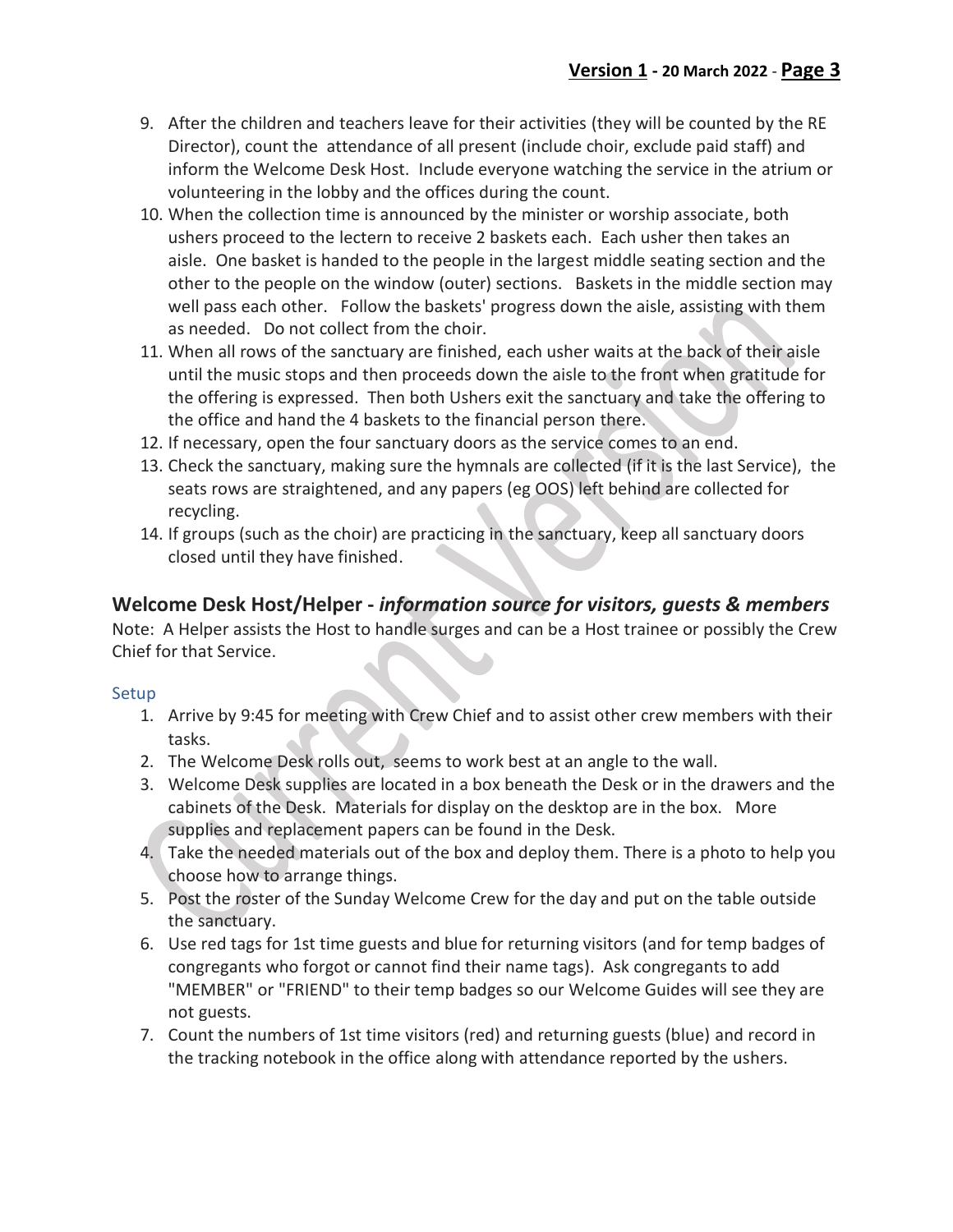#### Welcoming guests

The main points are to make guests feel comfortable with who we are and what we represent in order to encourage them to feel that they matter to us and could belong here.

- 1. When guests arrive, offer them a name tag and ask them to sign in, but do not insist. Newcomers are welcome to 'fly under the radar' if they're more comfortable doing so.
- 2. If time permits and guests seem interested, chat with them, ask them what brought them to UUCF and tell them about UUCF. Avoid making any assumptions about a visitor. Point out that we have Welcome Guides in the atrium before and after the service if they have any questions or want a tour.
- 3. For families with young children, point out the info available regarding RE and the space set aside off the atrium as the "rocking room" or "wiggle room".
- 4. Ask guests if they would like to receive ongoing information about UUCF through the weekly newsletter. If so, there is a form for them to provide their contact information with an email address and a link to sign up online.
- 5. If guests seem interested in UUCF, ask if they would like a permanent nametag. If so, invite them to add their names to the list on the clipboard form. Also, tell them where to find their tags the following week. (New and replacement name tags are usually at the Desk by the following week.)
- 6. Invite people to browse the pamphlets on the Desk, emphasizing the UUCF Welcome brochure, the materials from the UUA, and the UU principles and sources card. Also tell them about the UUCF "closets" in the Atrium with more information about the congregation.
- 7. Introduce guests to other members nearby, if convenient.
- 8. If unable to do the above before the service begins, invite guests to return to the Desk after the service to talk more or to approach any of the Welcome Guides (orange badges) at any time.

#### Current members without name tags

1. If members have lost their name tags, have them sign the name tag request list on the clipboard and let them know a name tag will be available at the Desk by the next week or two. Offer a blue temporary name tag with encouragement to write "Member" or "Friend" below their name so our Guides will see they aren't visitors.

#### After the service

- 1. Return to the Desk to continue conversations about UUCF and help with the brochure items, etc. for guests.
- 2. Enter the numbers of new and returning guests for that service together with the total attendance provided by the Usher(s) into the Tracking notebook in the office. The Crew Chief can help you.
- 3. If this is the last Service of the day, return desktop items to the box under the Desk and roll the Desk against the wall. Leave some Welcome brochures and other items on the desktop for visitors during the week.
- 4. Notify the Crew Chief of any supplies that need to be replaced.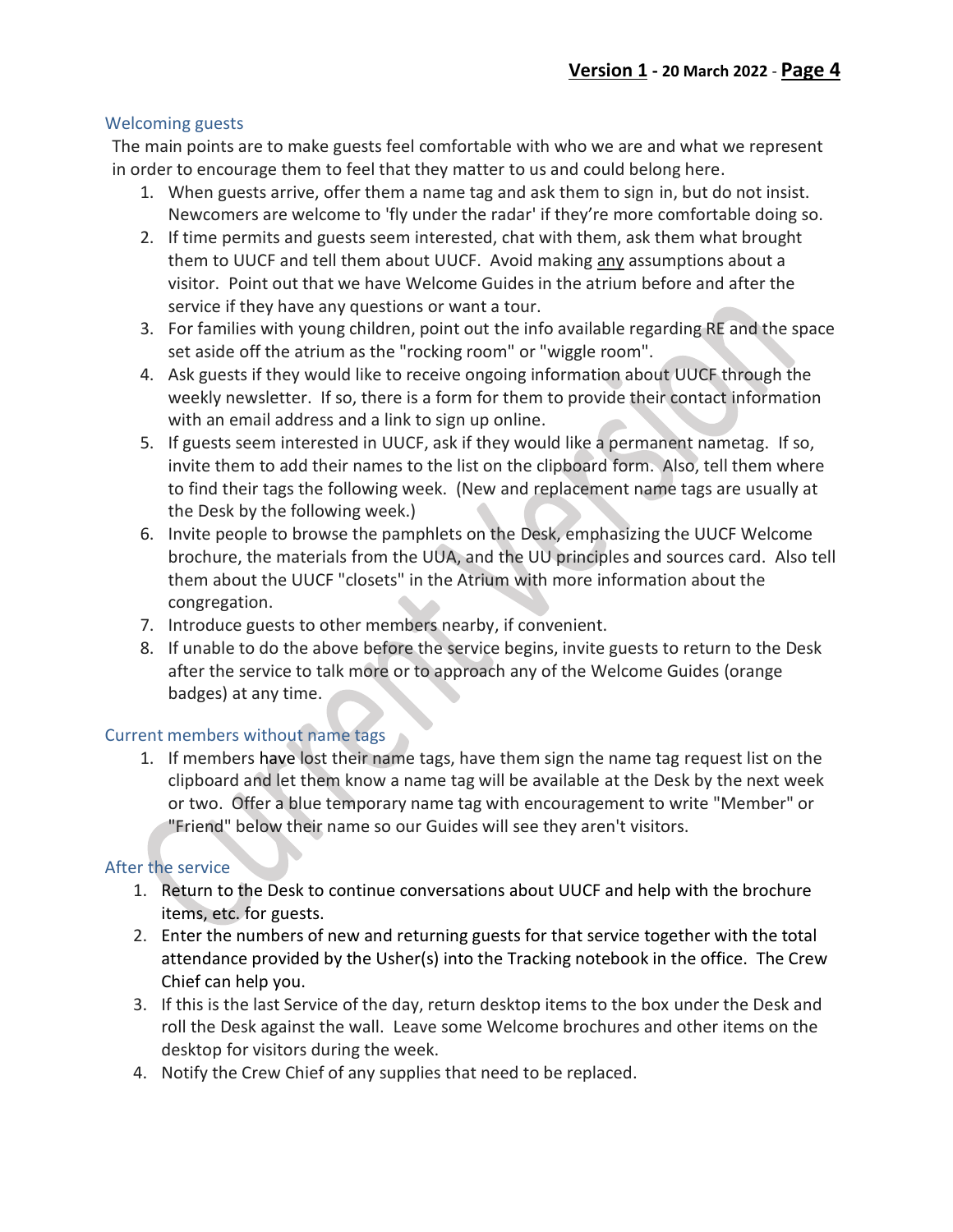## **Welcome Guide -** *'ambassador' from UUCF to visitors and guests*

- 1. Arrive at 9:45 am for meeting with Crew Chief and to assist other crew members with their tasks.
- 2. When guests arrive, watch for red name tags (first time visitor) or blue tags (returning guest or a temp tag for a congregant who forgot theirs). Gently seek to open a conversation with visitors, but do not insist. Newcomers are welcome to 'fly under the radar' if they're more comfortable doing so.
- 3. The main points are to make guests feel comfortable with who we are and what we represent in order to encourage them to feel that they matter to us and could belong here.
- 4. If time permits and guests seem interested, chat with them, ask them what brought them to UUCF and tell them about UUCF. Point out that we have Welcome Guides in the atrium before and after each service if they want a tour or have any questions at any time.
- 5. Ask guests if they would like to receive ongoing information about UUCF through the weekly newsletter. If so, there is a form at the Desk to provide their contact information with an email address.
- 6. If guests seem interested in UUCF, ask if they would like a permanent nametag. If so, invite them to add their names to the list on the clipboard at the Desk. Also, tell them they can find their new tags the following week at the Desk.
- 7. Introduce guests to other members nearby.
- 8. Offer to be a contact person for them in the future with questions or if they need further information. A card with your name & contact info is an option for you to provide.

## **Crew Chief -** *organizer of the crews and onsite contact for all on Sunday*

Prior to each month, a current list of Crew Members who have volunteered to date will be sent to the Chief by the Steering Group with contact information. Note: some volunteers sign up for a single service or a few occasions while others agree to a series (e.g.. "every 3rd Sunday" or similar).

- 1. As needed, seek additional volunteers. Ask for Sunday availability, telling all to plan to spend approximately two hours at UUCF twice during the month. Give the link to UUCF webpage explaining duties.
- 2. Try not to schedule anyone for more than two times during the month. Young children should not be scheduled on their own; instead they should be scheduled with their parents/guardians.
- 3. One week before the month, the entire month's roster should be largely finished. The crew(s) for the first two weeks should be complete without vacancies.
- 4. Shortly thereafter, arrange for crew training, as needed.
- 5. If someone is unable to report as a crew member, seek a replacement even in-person at the last minute, if needed.
- 6. Update the names in a scheduling spreadsheet.